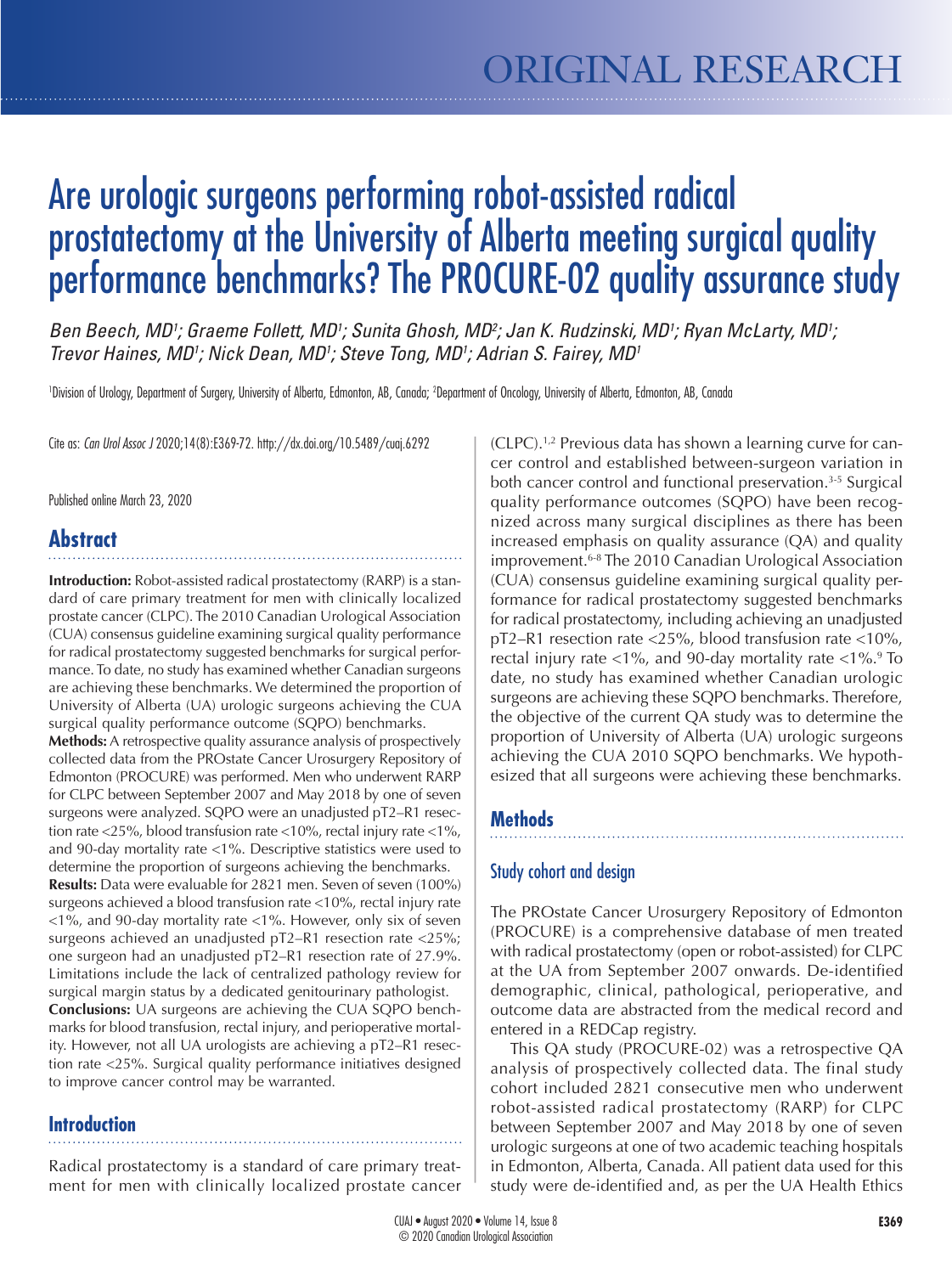Research Board policy, did not meet the requirement for ethics board review.

#### Surgical technique

All men underwent RARP using the da VinciÒ Surgical System. RARP was performed largely with adherence to the Ohio State University technique.10 Performance of lymph node dissection and type of nerve-sparing surgery was at the discretion of the operating urologic surgeon.

#### Surgical quality performance outcomes

The 2010 CUA consensus guideline on radical prostatectomy identified SQPO. Only SQPO with specified benchmarks were selected as QA outcomes for the PROCURE-02 study. These SQPO were an unadjusted pT2–R1 resection rate <25%, blood transfusion rate <10%, rectal injury rate <1%, and 90-day mortality rate <1%. For the pT2–R1 pathology outcome, all radical prostatectomy specimens were submitted in total with standardized preparation, assessment, and reporting by general anatomic pathologists at our institutions. No dedicated genitourinary pathologist review was performed. A positive surgical margin (R1) was defined as extension of the tumor to the inked surface of the specimen.<sup>11</sup>

#### Statistical analysis

The database was closed for analysis on September 1, 2018. Data were analyzed using SAS 9.1.3 Service Pack 4 (Windows Platform). A sample size calculation was not relevant for the current QA analyses and, as such, the number of cases in the data set during the study period determined the sample size. Descriptive statistics were used to determine the proportion of urologic surgeons achieving the 2010 CUA consensus guideline SQPO benchmarks.

# **Results**

# Surgeon characteristics

Table 1 shows the surgeon characteristics. Three surgeons had performed >500 radical prostatectomy procedures prior to initiation of the study, whereas three surgeons had performed no prior radical prostatectomy procedures. The total number of radical prostatectomy cases performed by urologic surgeons during the study period ranged from 113–755.

Urologic surgeon training prior to initiation of clinical practice varied. All urologic surgeons had successfully completed Canadian urology surgery residency training programs. However, fellowship training was different; two surgeons had completed two-year Society of Urologic

| <b>Table 1. Surgeon characteristics</b> |                                                                                  |                                           |  |  |  |
|-----------------------------------------|----------------------------------------------------------------------------------|-------------------------------------------|--|--|--|
| <b>Surgeon</b><br>no.                   | Prior surgeon experience, radical<br>prostatectomy performed before study<br>(n) | <b>Total cases</b><br>during study<br>(n) |  |  |  |
| 1                                       | >500                                                                             | 734                                       |  |  |  |
| $\mathfrak{p}$                          | >150                                                                             | 351                                       |  |  |  |
| 3                                       | >500                                                                             | 755                                       |  |  |  |
| $\overline{4}$                          | >500                                                                             | 415                                       |  |  |  |
| 5                                       | $\Omega$                                                                         | 257                                       |  |  |  |
| 6                                       | O                                                                                | 196                                       |  |  |  |
|                                         | 0                                                                                | 113                                       |  |  |  |

Oncology (SUO)-accredited fellowship training, two surgeons had completed one-year minimally invasive surgery fellowship training, one surgeon had completed three-year combined renal transplantation/minimally invasive surgery fellowship training, and two surgeons had completed oneyear non-SUO-accredited urologic oncology fellowship training. In addition, only three of seven surgeons had completed robotic surgery training as a component of residency and/or fellowship.

#### Baseline characteristics

Table 2 shows the preoperative baseline characteristics stratified by surgeon. The mean age at time of surgery ranged from 60–63 years. National Comprehensive Cancer Network (NCCN) very low-risk, low-risk, intermediate-risk, and high-risk disease ranged from 3–13%, 7–24%, 56–74%, and 7–15%, respectively.

# Surgical quality performance outcomes

Table 3 shows the SQPO stratified by surgeon. Overall, seven of seven (100%) urologic surgeons achieved a blood transfusion rate <10%, rectal injury rate <1%, and 90-day mortality rate <1%. However, only six of seven urologic surgeons achieved an unadjusted pT2–R1 resection rate <25%; one urologic surgeon had an unadjusted pT2–R1 resection rate of 27.9%.

# **Discussion**

The PROCURE-02 QA analysis is the first study to evaluate whether Canadian urologic surgeons are achieving the CUA 2010 SQPO benchmarks for radical prostatectomy. Two main findings emerged. First, UA urologic surgeons are achieving the SQPO benchmarks for blood transfusion, rectal injury, and perioperative mortality. Second, not all UA urologic surgeons are achieving a pT2–R1 resection rate <25%.

A main finding from the PROCURE-02 study was that UA urologic surgeons are achieving the SQPO benchmarks for blood transfusion, rectal injury, and perioperative mortal-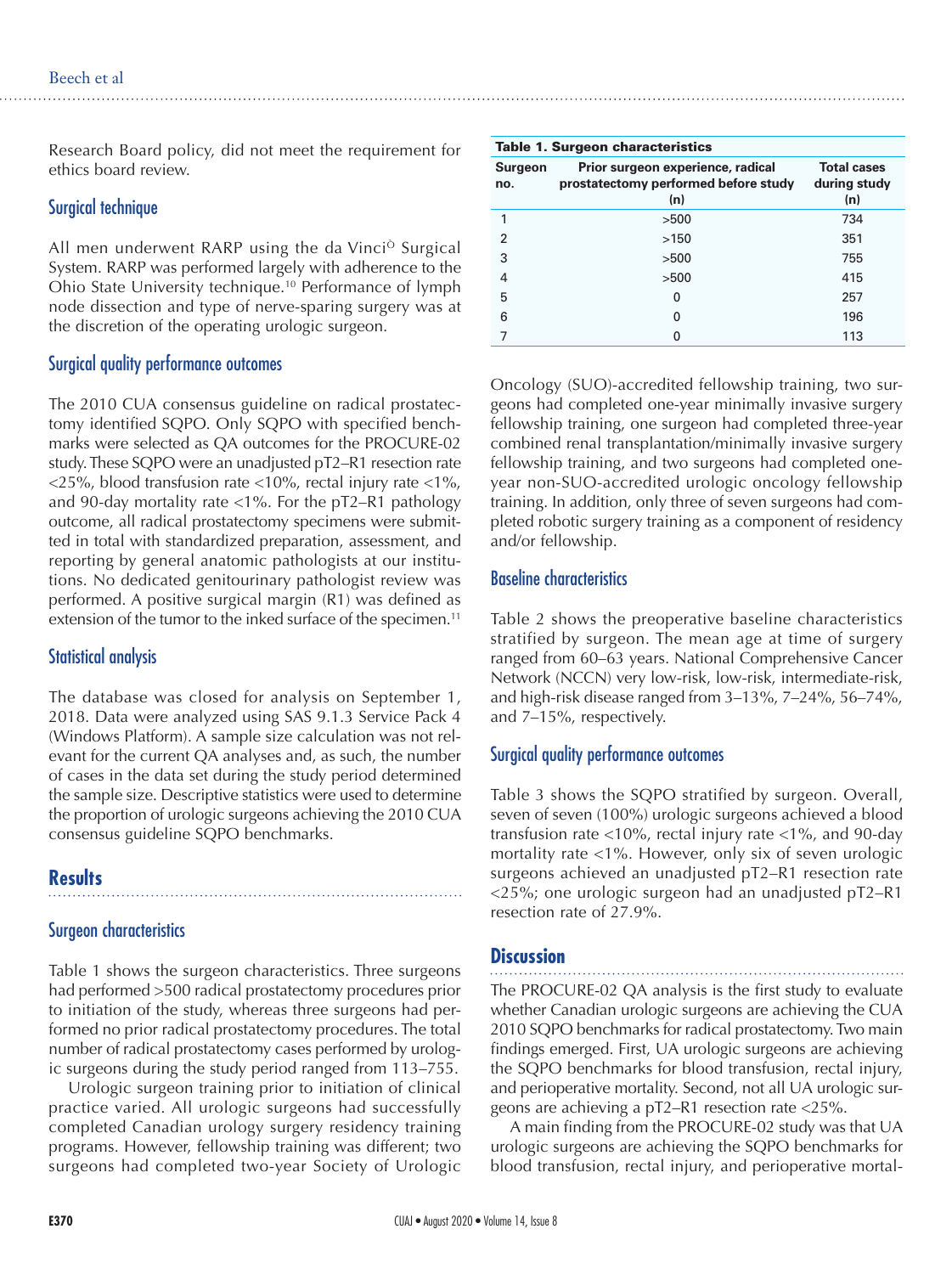| Table 2. Baseline patient characteristics stratified by surgeon                           |            |            |            |                |            |            |            |  |  |
|-------------------------------------------------------------------------------------------|------------|------------|------------|----------------|------------|------------|------------|--|--|
| <b>Baseline characteristic</b>                                                            |            |            |            | <b>Surgeon</b> |            |            |            |  |  |
|                                                                                           | $1(n=734)$ | $2(n=351)$ | $3(n=755)$ | $4(n=415)$     | $5(n=257)$ | $6(n=196)$ | $7(n=113)$ |  |  |
| Mean age in years $(\pm SD)$                                                              | $63+7$     | $61\pm 6$  | $60+7$     | $62 + 7$       | $63+7$     | $61\pm 6$  | $62 + 6$   |  |  |
| NCCN risk group, $n$ (%)*                                                                 |            |            |            |                |            |            |            |  |  |
| Very low-risk                                                                             | 61(9)      | 42 (13)    | 73 (10)    | 42 (11)        | 8(3)       | 16(9)      | 3(3)       |  |  |
| Low-risk                                                                                  | 145(21)    | 81(24)     | 118 (16)   | 77 (20)        | 45 (18)    | 12(7)      | 10(9)      |  |  |
| Intermediate-risk                                                                         | 403 (59)   | 185 (56)   | 447 (62)   | 236 (61)       | 165 (66)   | 118 (69)   | 80 (74)    |  |  |
| High-risk                                                                                 | 71 (10)    | 23(7)      | 87(12)     | 35(9)          | 30(12)     | 26(15)     | 15(14)     |  |  |
| *n=167 missing data. NCCN: National Comprehensive Cancer Network; SD, standard deviation. |            |            |            |                |            |            |            |  |  |

|  |  | Table 2. Baseline patient characteristics stratified by surgeon |
|--|--|-----------------------------------------------------------------|
|--|--|-----------------------------------------------------------------|

ity. Comparison of our results is challenging, as no other RARP cohort has examined individual surgeon performance against published benchmarks. However, we can compare based on aggregate performance. In regard to blood transfusion, our aggregate rate was 1.6%. This is comparable to the published rates from other RARP cohorts, including 4% in the LAPPRO study,<sup>12</sup> 1.1% in the BAUS cohort,<sup>13</sup> 1% in the Australian RCT, $14$  and 0.6% in the University of Ottawa cohort.15 Consistent in the literature is that RARP leads to reduced rates of blood transfusion as compared to open radical prostatectomy.

A second finding from the current study was that not all UA urologic surgeons are achieving a pT2–R1 resection rate <25%. A single surgeon out of seven had a pT2–R1 rate of 27.9%, while all others met the benchmark. In our study, the aggregate rate for pT2–R1 resection was 17.4%. In comparison, the rate for the Ottawa group was  $29.7\%$ ,<sup>16</sup> in the LAPPRO study it was  $17\%$ ,<sup>17</sup> in the BAUS cohort it was 13%,<sup>13</sup> for the Global Robotics Institute it was 6.9%,<sup>18</sup> and in the Australian RCT it was 2%.14 Positive surgical margin rate is known to be influenced by multiple factors, such as surgeon experience,<sup>19</sup> risk group,<sup>20</sup> and pathologist experience.<sup>21</sup> This may explain the wide range of reported rates in the literature. The Cancer Care Ontario experience demonstrates that a multipronged approach can improve performance in this domain.22

Our results have implications for clinical practice and research. Regarding clinical practice, they support the ongoing measurement and reporting of performance indicators as both QA and improvement measures. The Michigan Urological Surgery Improvement Collaborative (MUSIC) have provided an excellent example with their collaborative approach to quality improvement via the collection and sharing of outcome data. $^{23}$  Another would be the University of Ottawa group, who have recently published a study protocol using surgery report cards in an attempt to improve outcomes.<sup>24</sup> With regard to clinical research, our results suggest that ongoing work is needed to identify factors influencing between-surgeon variation in outcomes and methods to optimize the quality of care for all men undergoing surgery.

Our study has strengths and limitations that merit comment. Strengths include the prospective and comprehensive method of data collection, large sample size of Canadian men treated with robot-assisted surgery at a single academic center, and diversity of surgeons with regard to surgical experience, training, and case volume. Limitations include the lack of centralized pathology review for surgical margin status by a dedicated genitourinary pathologist and lack of data on functional preservation outcomes.

# **Conclusions**

PROCURE-02 is the first study to determine whether Canadian urologic surgeons are achieving the CUA 2010 SQPO benchmarks for radical prostatectomy. We found that UA urologic surgeons are achieving the SQPO benchmarks for blood transfusion, rectal injury, and perioperative mortality but not all surgeons are achieving a pT2–R1 resection rate <25%. These data suggest that surgical quality performance initiatives designed to improve cancer control may be warranted.

Competing interests: Dr. Fairey has been a speaker on the topics of bladder cancer and prostate cancer for J&J and Roche. The remaining authors report no competing personal or financial interests related to this work.

| Table 3. Surgical quality performance indicator outcomes stratified by surgeon |                |               |               |               |               |               |            |  |
|--------------------------------------------------------------------------------|----------------|---------------|---------------|---------------|---------------|---------------|------------|--|
| <b>Baseline characteristic</b>                                                 | <b>Surgeon</b> |               |               |               |               |               |            |  |
|                                                                                |                |               | 3             | 4             | 5             | 6             |            |  |
| Rectal injury, n (%)                                                           | 2/734(0.3)     | 0/351(0)      | 2/755(0.3)    | 3/415(0.7)    | 1/257(0.4)    | 0/196(0)      | 0/113(0)   |  |
| Blood transfusion, n (%)                                                       | 5/734(0.7)     | 15/351(4.3)   | 10/755(1.3)   | 5/415(1.2)    | 4/257(1.6)    | 1/196(0.5)    | 5/113(4.4) |  |
| 90-day mortality, n (%)                                                        | 2/734(0.3)     | 1/351(0.3)    | 0/755(0)      | 0/415(0)      | 0/257(0)      | 0/196(0)      | 0/113(0)   |  |
| Unadjusted pT2-R1, n (%)                                                       | 78/509 (15.3)  | 69/247 (27.9) | 70/483 (14.5) | 64/294 (21.8) | 24/186 (12.9) | 21/114 (18.4) | 7/76(9.2)  |  |